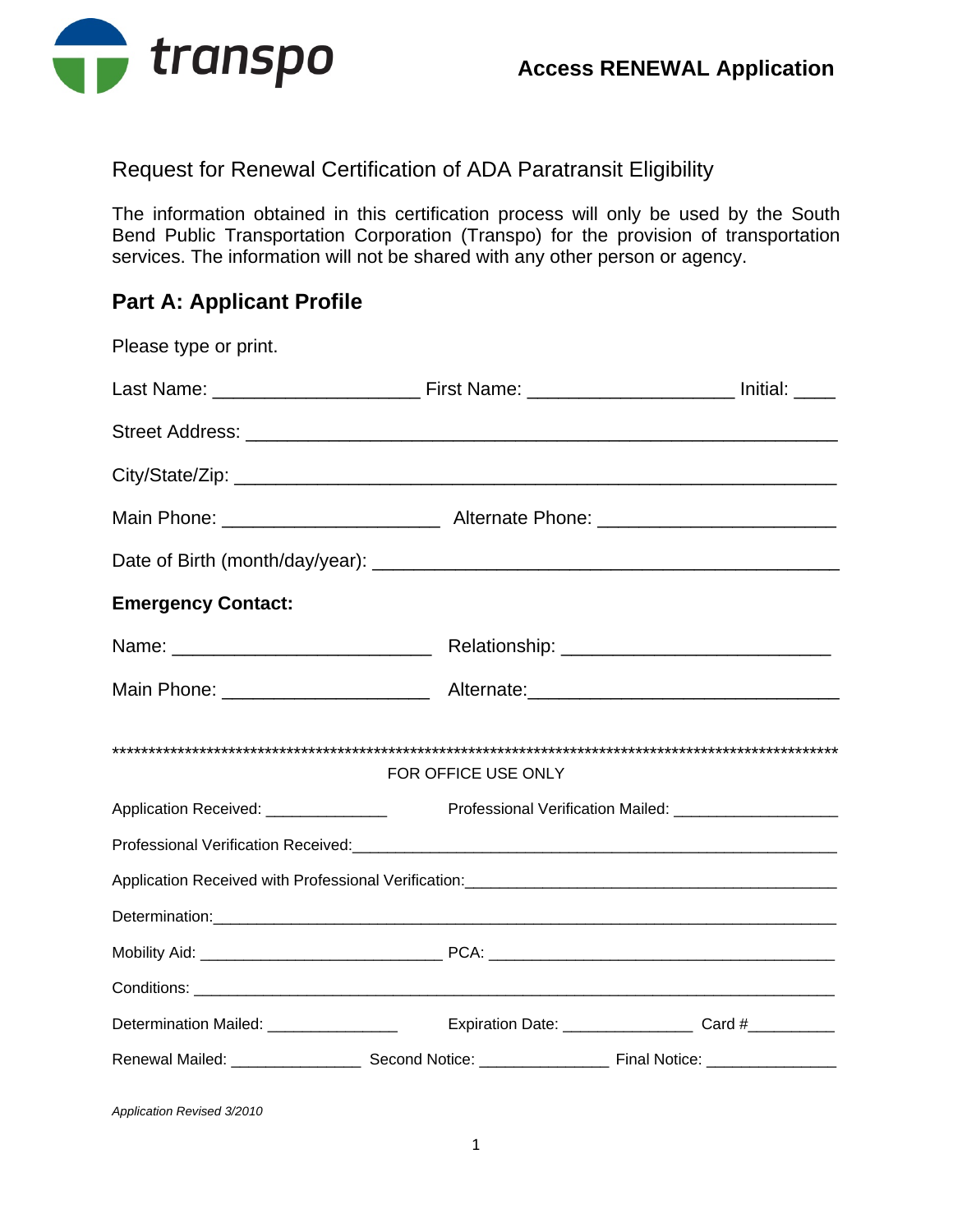

## **Part B: Paratransit Service Certification**

### **Disability or Health Condition Information**

1. What is the nature of your disability or health condition (be specific)?

\_\_\_\_\_\_\_\_\_\_\_\_\_\_\_\_\_\_\_\_\_\_\_\_\_\_\_\_\_\_\_\_\_\_\_\_\_\_\_\_\_\_\_\_\_\_\_\_\_\_\_\_\_\_\_\_\_\_\_\_\_\_\_\_

| 2. | Is your condition temporary? $\Box$ Yes<br>$\Box$ No<br>If temporary, how long do you expect it to last? _______________________________                                                                                        |  |  |
|----|---------------------------------------------------------------------------------------------------------------------------------------------------------------------------------------------------------------------------------|--|--|
| 3. | Does your disability or health condition change from time-to-time in ways which<br>$\Box$ Yes<br>$\Box$ No<br>affect your mobility?                                                                                             |  |  |
|    | <b>Mobility Information</b>                                                                                                                                                                                                     |  |  |
| 1. | Which of these mobility aids or equipment do you use to help get you where you<br>need to go? (Check all that apply)<br>Manual Wheelchair<br>□ Powered Wheelchair/Scooter<br>Crutches<br>  Cane<br>Service Dog UWalker<br> None |  |  |
| 2. | Do you require a Personal Care Attendant when using Access? $\Box$ Yes $\Box$ No                                                                                                                                                |  |  |
| 3. | Can you travel three blocks without assistance from another person?<br>$\Box$ No<br>ΠYes                                                                                                                                        |  |  |
| 4. | Can you climb three 12-inch steps without assistance from another person?<br>$\Box$ No<br>$\Box$ Yes                                                                                                                            |  |  |
| 5. | Can you wait outside without support for 10 minutes?<br>$\Box$ Yes $\Box$ No                                                                                                                                                    |  |  |
| 6. | Can you communicate with a bus driver with or without an aid (such as a picture<br>board or route ID cards)? $\Box$ Yes $\Box$ No                                                                                               |  |  |